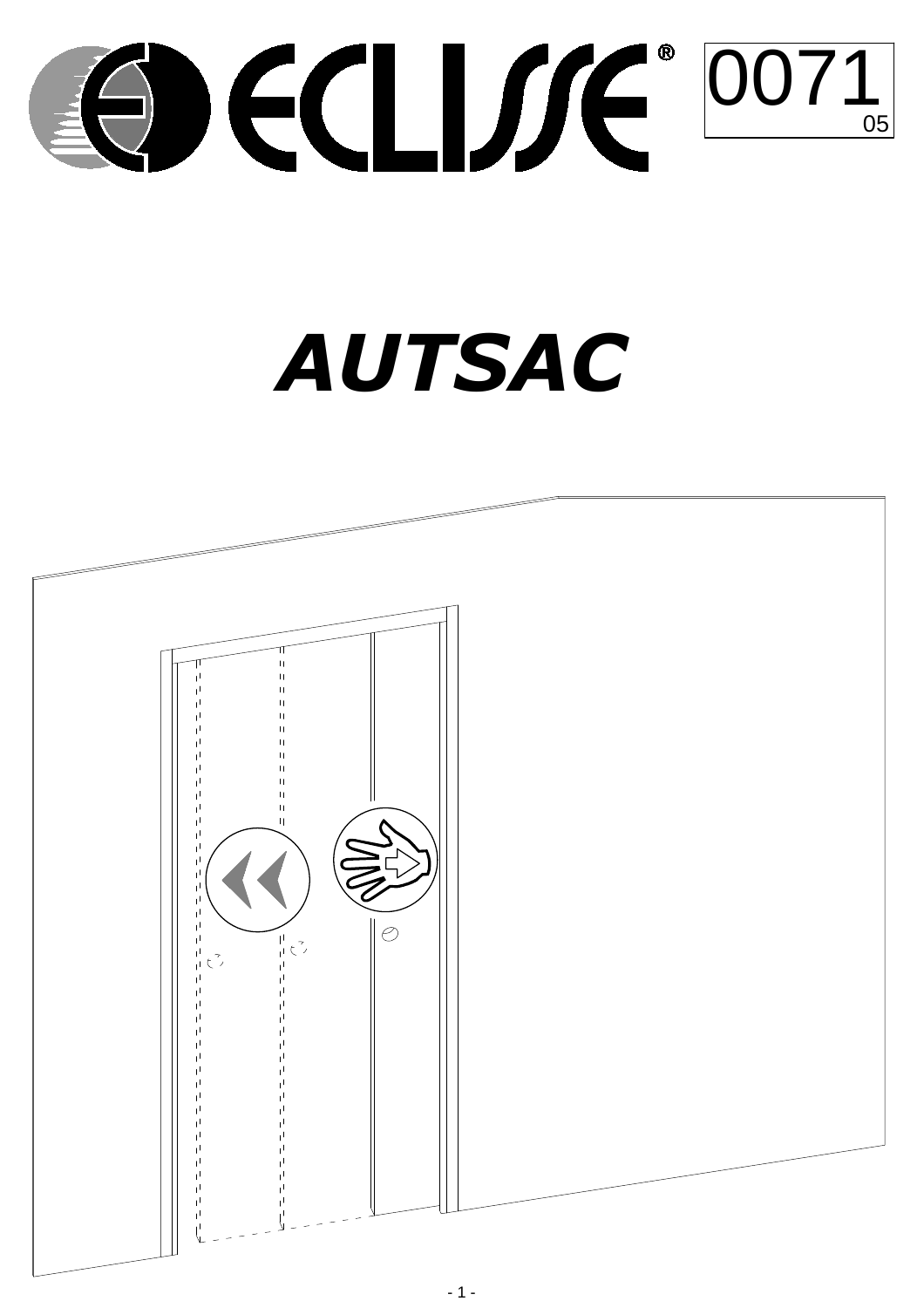

# Sequire attentamente le istruzioni

Per un corretto montaggio, utilizzare utensili adatti come indicato e, per una corretta ergonomia, eseguire gli assemblaggi su supporti adeguati.<br>Alcune parti dei componenti possono avere delle superfici appuntite.

E' necessario quindi utilizzare adeguati dispositivi di protezione e proteggere le zone di lavoro. "ECLISSE srl", non si assume alcuna responsabilità per danni derivati dall'uso non conforme alle presenti istruzioni.

Tutti i componenti del controtelaio sono testati e controllati in "ECLISSE srl"



I٦

If you follow carefully these instructions for the assembly and installation process your life will be easier! A pair of tressles are very useful when assembling the frames.

Some parts may have sharp edges so use gloves and be careful when handling the parts. All Eclisse products are fully inspected and tested before they leave the factory

### Seguir atentamente as instruções.

Para uma instalação correta, utilize ferramentas apropriadas conforme as instruções e, para uma ergonomia adequada, efetue as instalações utilizando suportes adequados. Algumas partes dos componentes podem ter superfícies cortantes, portanto é necessária a utilização de equipamentos de proteção adequados e é preciso proteger as áreas destinadas à execução dos trabalhos.

"ECLISSE srl", não assume qualquer responsabilidade por danos resultantes da utilização e execução que não estejam de acordo com estas instruções

Todos os componentes do caixilho/sistema embutido são testados e controlados na "Eclisse srl'

### Postupujte pozorně dle pokynů.

Pro správnou instalaci používejte vhodné nástroje a s ohledem na bezpečnost práce používejte vhodné pracovní pomůcky. Některé vyrobené části mohou obsahovat ostré presentante presenta provincia di contratto di contratto di controlle della controlla di provincia di provinci<br>Invivia Proto i e nutri e používat odpovídalici ochranné pomůcky a chránit pracovní místa. "ECLISSE srl" neodpovídá za žádné škody vyplývající z nedodržení návodu na montáž. Všechny komponenty stavební zárubně jsou testovány a kontrolovány v "ECLISSE srl".

## Dôsledne dodržiavajte návod na montáž.

Pri montáži používajte uvedené náradie.

"ECLISSE srl." nezodpovedá za škody spôsobené nedodržaním návodu na montáž. Všetky komponenty puzdra sú testované a kontrolované v "ECLISSE srl."

### Seguir las instrucciones con atención

Para un montaje correcto, utilizar las herramientas indicadas, y para una correcta funcionalidad, ensamblar en los soportes adecuados

Algunas partes del producto pueden contener superficies punzantes y/o cortantes. Se necesita utilizar dispositivos de protección adecuados y proteger los espacios de trabajo.<br>"Eclisse SRL" no asume responsabilidad alguna por los daños derivados en la utilización no conforme a estas instrucciones.

Todos los componentes del contramarco están testados y controlados en "ECLISSE SRL"

### Volgt u deze instructies nauwkeurig.

Gebruik voor een correcte montage geschikt gereedschap, zoals aangeraden. Voor een correcte werkhouding adviseren wij met schragen te werken. Sommige delen van de verschillende onderdelen kunnen scherpe kanten hebben, daarom is het noodzakelijk om de juiste bescherming te dragen en de werkruimte te beschermen. "ECLISSE srl" is niet aansprakelijk voor schade die ontstaan is door het niet opvolgen van deze instructies.

Alle delen van het frame zijn volledig geinspecteerd en getest door "ECLISSE srl".

### Suivre scrupuleusement les instructions

Afin de réaliser un assemblage correct, choisir un support adapté et utiliser<br>les outils appropriés comme indiqué sur la notice.

Quelques éléments du produit peuvent avoir des parties pointues ou coupantes, il est donc nécessaire d'utiliser des protections corporelles efficaces et sécuriser l'espace de montage. ECLISSE décline toute responsabilité pour tous dommages provoqués par le non respect de ces règles.

Tous les composants du produit sont testés et vérifiés par ECLISSE SRL.

### Folgen Sie genau der Montageanleitung

Für die korrekte Montage, verwenden Sie die angegebenen passenden Werkzeuge. Für die korrekte Ergonomie, sollten die Montagearbeiten auf passende Arbeitsflächen ausgeführt werden.

Einige der Bauteile können spitze Oberflächen haben. Es ist notwendig passende<br>Schutzvorrichtungen zu verwenden und die Arbeitsfläche schützen. "Eclisse Srl" übernimmt keine Verantwortung für Beschädigungen, die durch Nichtbeachtung der Montageanleitung hervorgerufen werden.

Wandöffnung nach DIN 18183-1 erstellen

Alle Bauteile des Einbaukastens wurden in "Eclisse" geprüft und getestet.



### Postępować zgodnie z instrukcją montażu.

W celu wykonania prawidłowego montażu, używać odpowiednich narzędzi, zgodnych ze wskazaniami, a dla zapewnienia odpowiedniej ergonomi pracy przy dokonaniu montażu<br>stosować odpowiednie podpory. Powierzchnia niektórych elementów składowych może być ostra. W związku z tym koniecznym jest stosowanie odpowiednich środków ochrony indywidualnej oraz zabezpieczenie obszaru pracy. Eclisse SRL uchyla się od poniesienia jakiejkolwiek odpowiedzialności za poniesione szkody wynikające z postępowania Antiguous concernations and points strong wynangied 2 postępowania<br>niezgodnego z niniejszą instrukcją.<br>Wszelkie części składowe asortymentu Eclisse SRL są testowane w wewnętrznym laboratorium.

Пожалуйста, строго следуйте инструкциям.



Для правильной установки пользоваться соответствующим оборудованием как .<br>указано, для правильной эргономики сделать монтаж на надежных основах. Некоторые части могут иметь заостренные концы, в связи с чем следует использоваться соответствующим предохранительным устройством и защитить пабочую зону.

рлээлулээлу.<br>«ECLISSE srl» не несет ответственности за ущерб, ставший следствием несоблюдения правил, содержащихся в данной инструкции. Все компоненты пенала проходят необходимую проверку в фирме «"ECLISSE srl».



Urmati cu atentie instructiunile de montai.

Pentru un montaj corect, folositi ustensile potrivite, iar pentru o ergonomie adecvată, asamblarea se face pe suporturi corespunzătoare, urmând metodele indicate. Unele părți ale componentelor pot avea suprafețe ascuțite.

Prin urmare, este necesar să se folosească echipamente de protecție și să se asigure zona de lucru.

ECLISSE EST SRL nu își asumă nici o responsabilitate pentru daunele survenite ca rezultat al nerespectării prezentelor instrucțiuni.

Toate componetele din structura cadrului metalic sunt testate și controlate in fabrică.



Če boste pazljivo prebrali in upoštevali dana navodila za sestavo in montažo podboja bo bistveno enostavneje. Priporočljiva je uporaba rokavic zaradi morebitnih ostrih robov in previdno rokujte z izdelkom.

Vsi Eclisse izdelki so pod stalno kontrolo in testirani preden zapustijo tovarno.



Az összeszrelésnél figyelmesen kövesse a beépítési útmutatót!









Za pravilnu montažu, koristite odgovarajući alat kao što je navedeno, a za postizanje pravilnog ergonomskog položaja, montirajte dijelove na odgovarajuće nosače. Površine<br>pojedinih sastavnih dijelova mogu biti zaoštrene. Stoga je potrebno koristiti odgovarajuću zaštitnu opremu i zaštititi područja rada.

"ECLISSE srl" ne preuzima nikakvu odgovornost za štete prouzročene korištenjem koje nije u skladu s ovim uputama.

Svi sastavni dijelovi okova za vrata su ispitani i provjereni u "ECLISSE srl"



Noudata näitä kokoamis- ja asennusohjeita tarkasti.



Kehysten kokoamisessa kannattaa käyttää anuna nukkeia



Eğer bu talimatları dikkatle takip ederseniz, montaj ve kurulum için işiniz daha kolay olacaktır.



Çerçevenin montajını yaparken, bir çift kasanın kullanılması çok faydalı olur. Bazı parçalar keskin kenarlara sahip olabilir, bu nedenle eldiven kullanılmalı ve parçaları tutarken daha dikkatli olunmalıdır Eclisse'nin tüm ürünleri fabrika çıkışından önce kontrol edildi ve test edildi.



Jeigu tiksliai vadovausitės šiomis surinkimo ir montavimo instrukcijomis, jūsų gyvenimas The Individual Control of the Arthur Communication Control of the Staktos dalys gali būti als lengvesnis. Stakta surinkite ant tinkamo pagrindo. Kai kurios staktos dalys gali būti aštrios, tad mūvėkite pirštines ir būkite Visi Srl Eclisse gaminiai yra visiškai išbandyti ir patikrinti.



Hvis du følger disse samle instruktioner og montage, vil din oplevelse være succesfuld. Et par handsker er meget nyttige, når du monterer rammen. Nogle dele kan have skarpe kanter, så brug handsker, og vær forsigtig, når du håndterer delene.<br>Alle Eclisse-produkter er fuldt inspiceret og testet, inden de forla

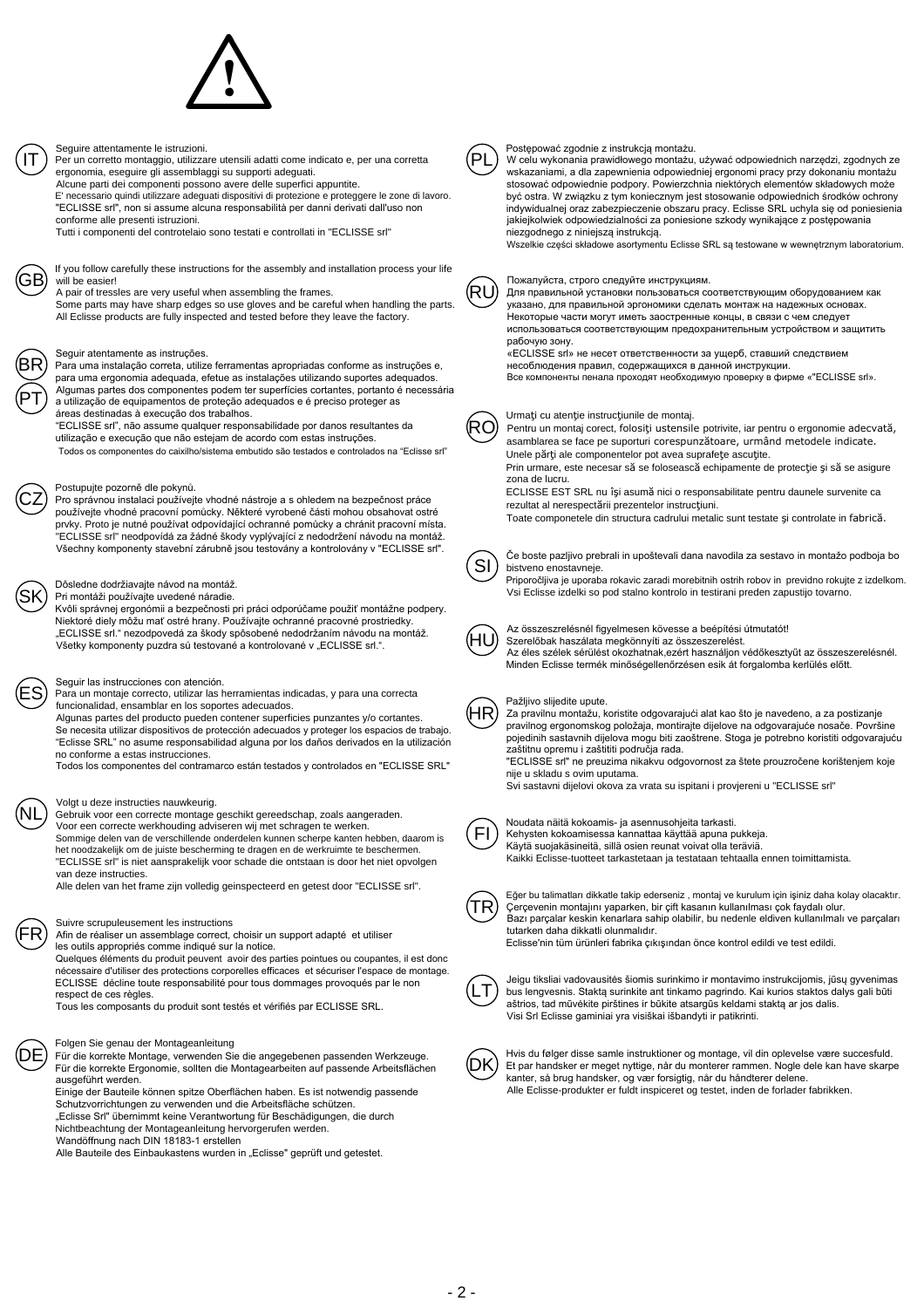ATTREZZATURA NECESSARIA PER IL MONTAGGIO / TOOLS REQUIRED / EQUIPAMENTOS / NECESSÁRIOS PARA A MONTAGEM / NÁŘADÍ POTŘEBNÉ K MONTÁŽI / NÁRADIE POTREBNÉ NA MONTÁŽ / HERRAMIENTAS NECESARIAS PARA EL MONTAJE / BENODIGD GEREEDSCHAP / OUTILS NECESSAIRES POUR L'ASSEMBLAGE / NOTWENDIGES WERKZEUG ZUR AUSFÜHRUNG DER MONTAGE / OPRZYRZĄDOWANIE POTRZEBNE DO MONTAŻU / НОЕОБХОДИМОЕ ДЛЯ ҮСТАНОВКИ ОБОРҮДОВАНИЕ / ECHIPAMENTE NECESARE PENTRU MONTAJ / PRIPOROČLJIVO ORODJE / SZÜKSÉGES ESZKÖZÖK / ALAT POTREBAN ZA MONTAŽU / TARVITTAVAT VÄLINEET / GEREKLİ ARAÇLAR / SURINKIMUI IR MONTAVIMUI REIKALINGI JRANKIAI / NØDVENDIGE VÆRKTØJ



COMPONENTI / COMPONENTS / COMPONENTES / KOMPONENTY / KOMPONENTY / COMPONENTES / ONDERDELEN / COMPOSANTS / BAUTEILE / CZĘŚCI / KOMNOHeHTLI / COMPONENTE / SESTAVNI DELI / ALKATRÉSZEK / SASTAVNI DIJELOVI / OSAT / BİLEŞENLER / KOMPONENTAI / KOMPONENTER

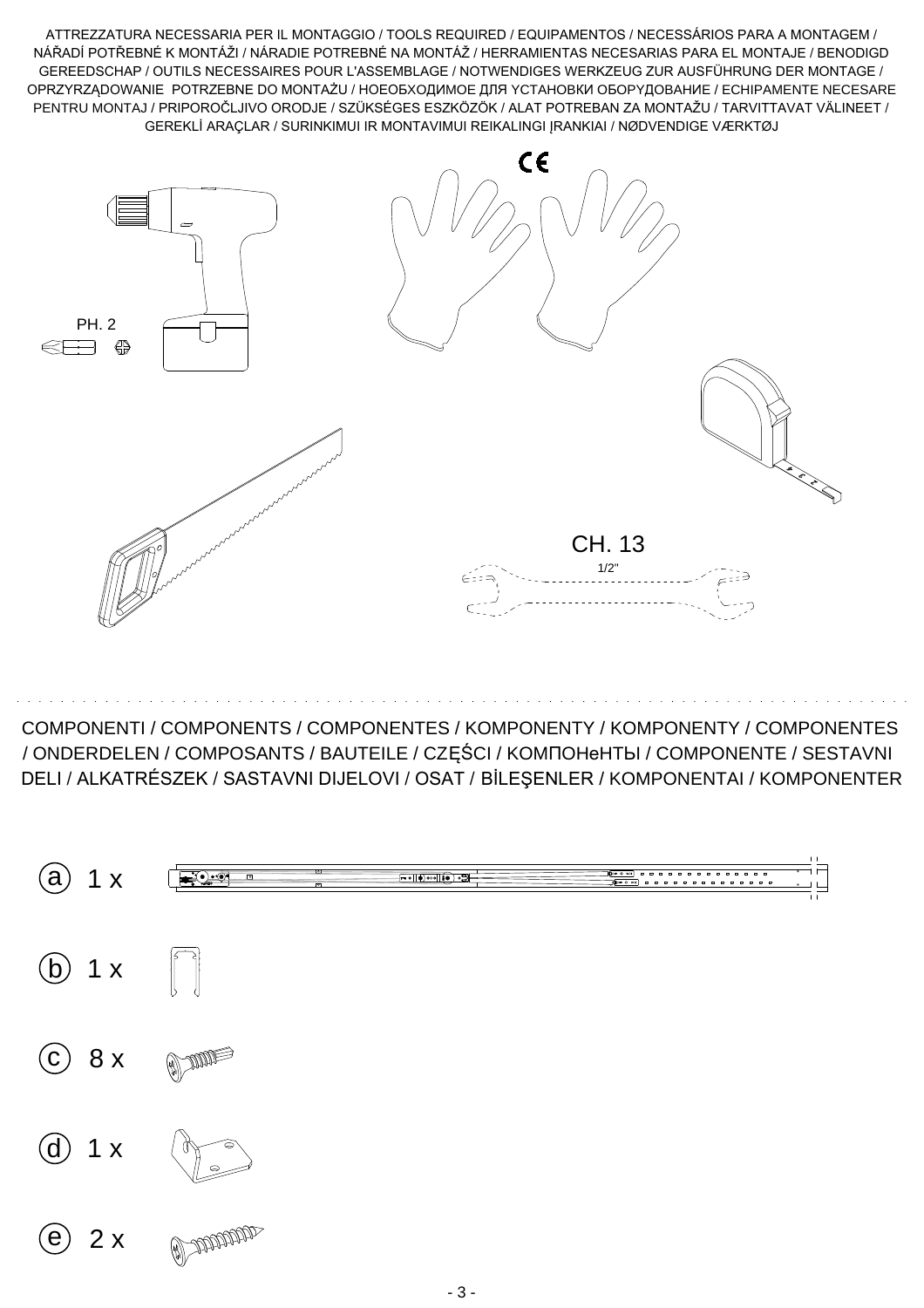



- 4 -

 $\begin{matrix} \uparrow \\ \downarrow \end{matrix}$ 

 $\begin{picture}(20,5) \put(0,0){\line(1,0){155}} \put(15,0){\line(1,0){155}} \put(15,0){\line(1,0){155}} \put(15,0){\line(1,0){155}} \put(15,0){\line(1,0){155}} \put(15,0){\line(1,0){155}} \put(15,0){\line(1,0){155}} \put(15,0){\line(1,0){155}} \put(15,0){\line(1,0){155}} \put(15,0){\line(1,0){155}} \put(15,0){\line(1,0){155}} \put$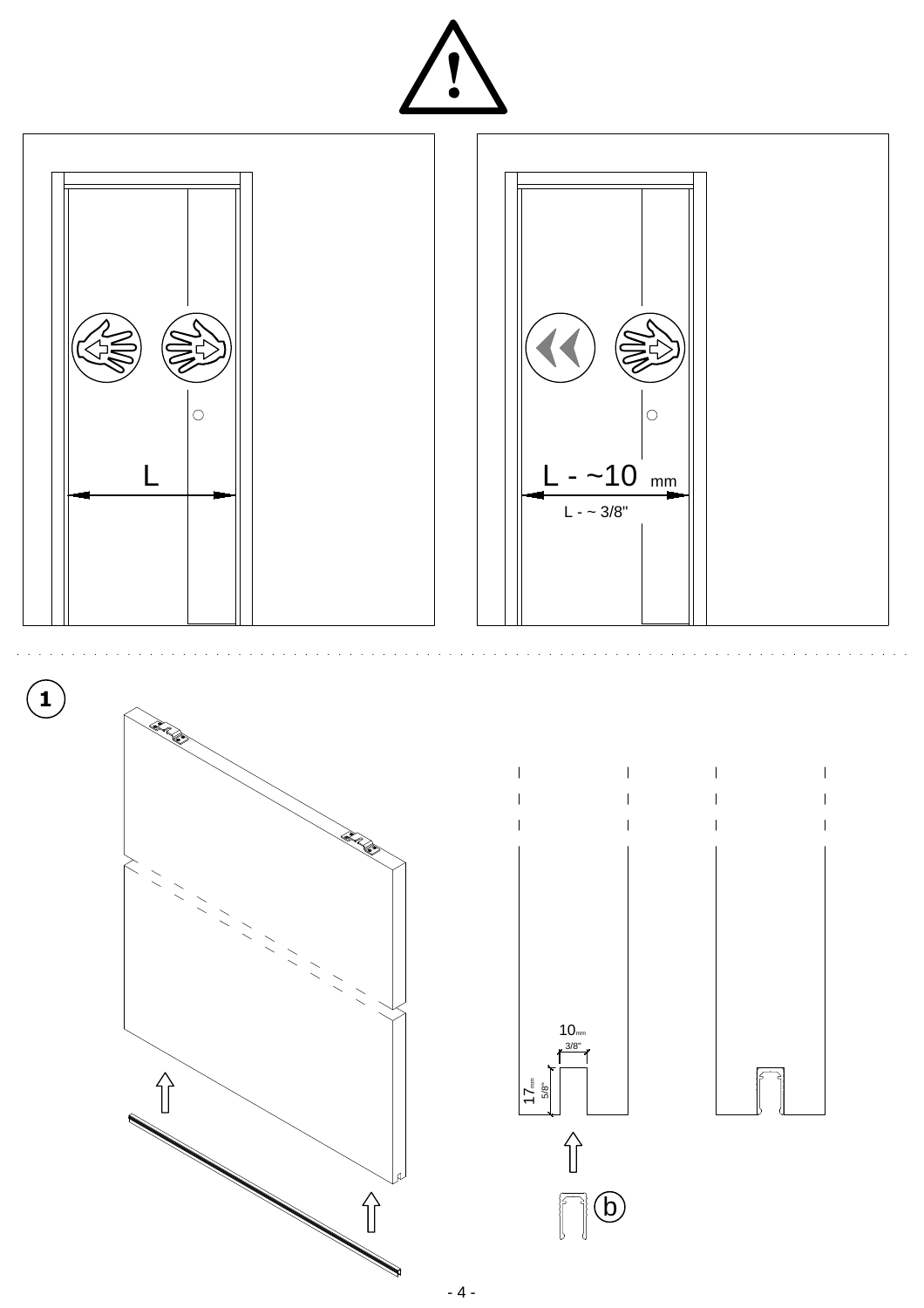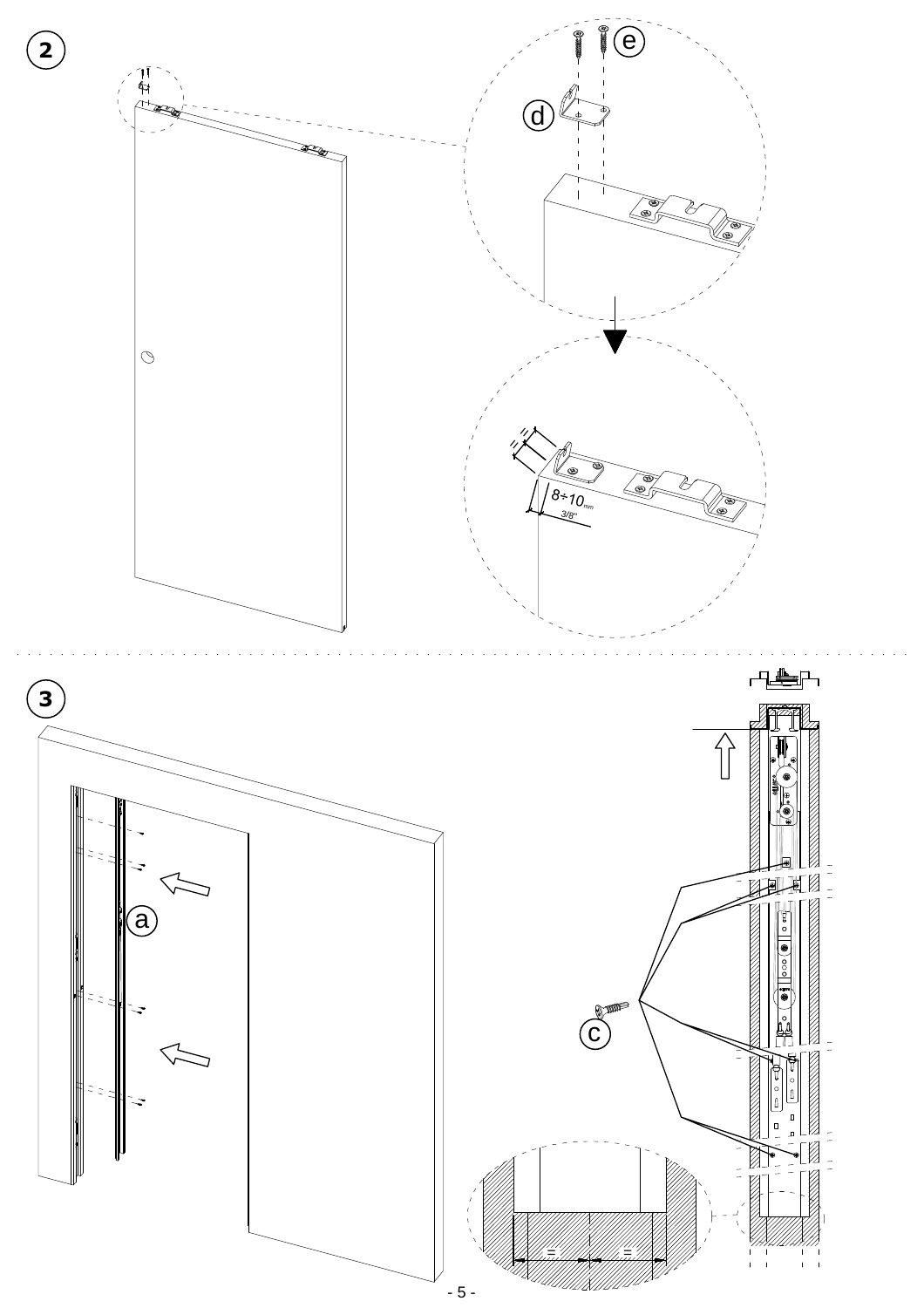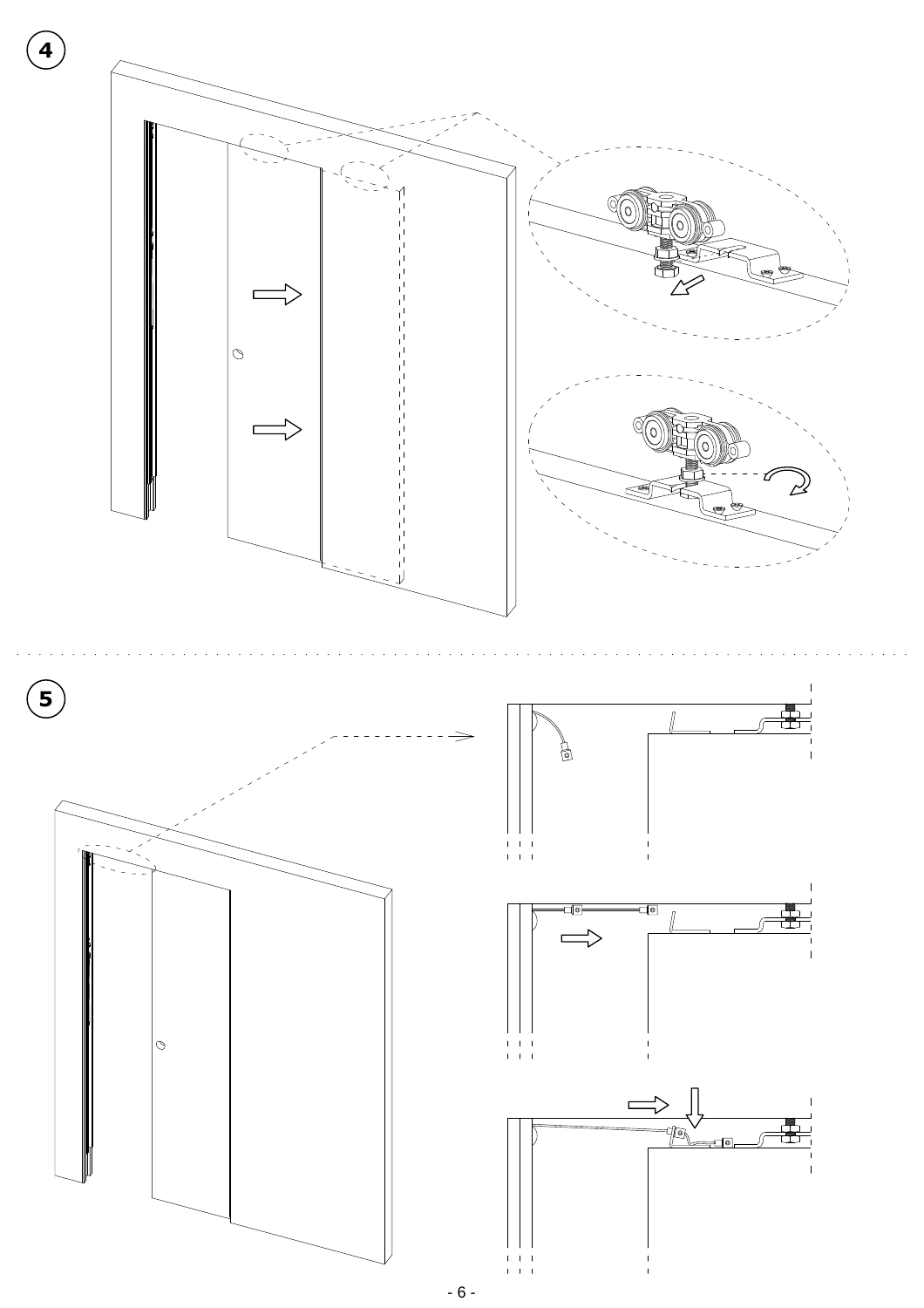